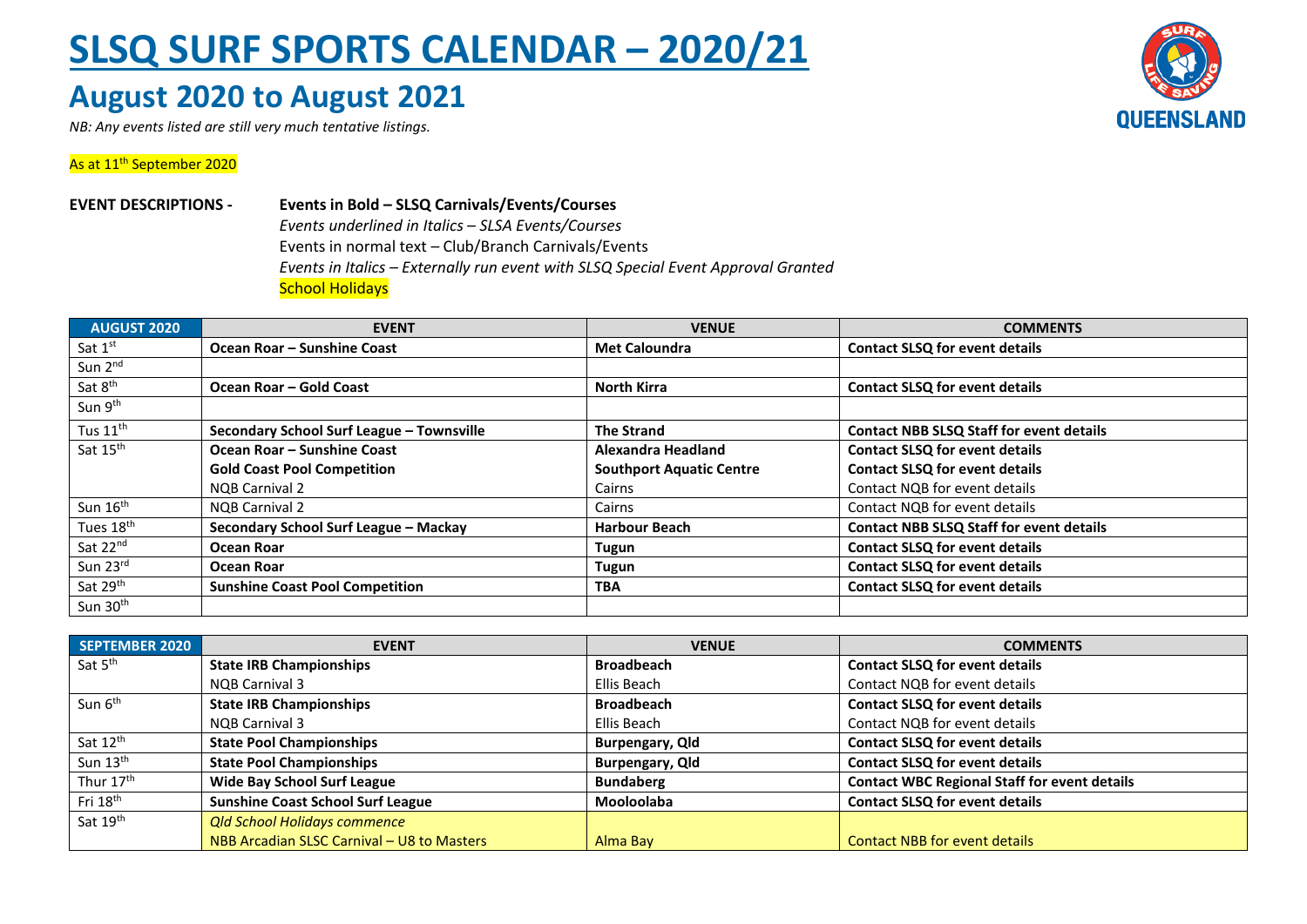|                      | Kozii Iron Challenae                       | Mooloolaba | Contact SLSQ for event details              |
|----------------------|--------------------------------------------|------------|---------------------------------------------|
| Sun 20 <sup>th</sup> | NBB Arcadian SLSC Carnival - U8 to Masters | Alma Bay   | <b>Contact NBB for event details</b>        |
| Sat 26 <sup>th</sup> |                                            |            | <b>Contact SCB Branch for event details</b> |
| Sun 27th             |                                            |            |                                             |

| <b>OCTOBER 2020</b>   | <b>EVENT</b>                                        | <b>VENUE</b>              | <b>COMMENTS</b>                                     |
|-----------------------|-----------------------------------------------------|---------------------------|-----------------------------------------------------|
| Fri 2nd               |                                                     |                           |                                                     |
| Sat 3rd               | <b>Qld Endurance Championships</b>                  | <b>Alexandra Headland</b> | <b>Contact SLSQ for event details</b>               |
| Sun 4 <sup>th</sup>   |                                                     |                           |                                                     |
| Mon 5 <sup>th</sup>   |                                                     |                           |                                                     |
| Tue 6 <sup>th</sup>   | <b>Qld School Resumes</b>                           |                           |                                                     |
| Sat 10 <sup>th</sup>  | NQ Branch Championships                             | Etty Bay                  | Contact NQB for event details                       |
|                       | NBB Forrest Beach SLSC Carnival - U8 to Masters     | Forrest Beach             | Contact NBB for event details                       |
|                       | Little Squirts U8 - U10 Beach (Twilight)            | <b>Surfers Paradise</b>   | Contact SCB for event details                       |
|                       | <b>SCB Interbranch Trial</b>                        | <b>TBC</b>                | <b>Contact SCB Branch for event details</b>         |
| Sun 11 <sup>th</sup>  | NQ Branch Championships                             | Etty Bay                  | Contact NQB for event details                       |
|                       | NBB Forrest Beach SLSC Carnival - U8 to Masters     | Forrest Beach             | Contact NBB for event details                       |
|                       | <b>SSCB Interbranch Trial</b>                       | Maroochydore              | <b>Contact SSCB for event details</b>               |
| Thur 15 <sup>th</sup> | <b>Gold Coast School Surf League</b>                | Coolangatta               | <b>Contact SLSQ for event details</b>               |
| Fri 16 <sup>th</sup>  | <b>Central Qld School Surf League</b>               | <b>Emu Park</b>           | <b>Contact WBC Regional Staff for event details</b> |
| Sat 17 <sup>th</sup>  | <b>SOS - Statewide Collection</b>                   | Queensland                |                                                     |
|                       | Junior Carnival U8 - U15                            | Rainbow Beach             | Contact SSCB for event details                      |
| Sun 18th              | <b>Burleigh Ocean Swim</b>                          | <b>Burleigh Heads</b>     | Contact Burleigh Heads SLSC for event details       |
| Sat 24th              | NBB Townsville Picnic Bay SLSC Carnival - U8 to U17 | The Strand                | <b>Contact NBB for event details</b>                |
| Sun 25 <sup>th</sup>  | Coolanaatta Gold                                    | Coolangatta               | Contact SLSA for event details                      |
|                       | <b>NRL Grand Final</b>                              |                           |                                                     |
| Fri 30 <sup>th</sup>  | <b>North Australian Championships</b>               | <b>Mackay ARC</b>         | <b>Contact SLSQ for event details</b>               |
| Sat 31st              | <b>North Australian Championships</b>               | <b>Mackay SLSC</b>        | <b>Contact SLSQ for event details</b>               |
|                       | Little Squirts U8 - U10 Ocean Events                | Miami                     | Contact SCB for event details                       |
|                       | <b>Qld Beach series</b>                             | <b>Sunshine Coast</b>     | <b>Contact SLSQ for event details</b>               |
|                       | <b>PDB Masters Carnival</b>                         | Palm Beach                | Contact PDB for event details                       |
|                       | Qld Cup Round 1 (Qld points)                        | Bundaberg                 | Contact ASRLQ for event details                     |

| NOVEMBER 2020        | <b>EVENT</b>                          | <b>VENUE</b>        | <b>COMMENTS</b>                       |
|----------------------|---------------------------------------|---------------------|---------------------------------------|
| Sun 1st              | <b>North Australian Championships</b> | <b>Mackay SLSC</b>  | <b>Contact SLSQ for event details</b> |
| Sat 7 <sup>th</sup>  | Ocean's 38 Round #1                   | North Kirra SLSC    | Contact PDB for event details         |
| Sun 8 <sup>th</sup>  | U11 - U15 Junior Teams                | Sunshine Coast, TBC | Contact SSCB for event details        |
| Sat 14th             | <b>Masters Quick Fire Event</b>       | Sunshine Coast      | Contact SSCB for event details        |
|                      | <b>GCCC Titles</b>                    | TBC.                | Contact SCB for event details         |
|                      | Navy Round 1 (Qld Points)             | <b>Gold Coast</b>   | Contact ASRLQ for event details       |
| Sun 15 <sup>th</sup> | U8 to U10 Teams Carnival              | Sunshine Coast, TBC | Contact SSCB for event details        |
|                      | <b>GCCC Titles</b>                    | <b>TBC</b>          | Contact SCB for event details         |
| Sat 21 <sup>st</sup> | WBC Branch Board Riding Championships | Agnes Water         | Contact WBCB for event details        |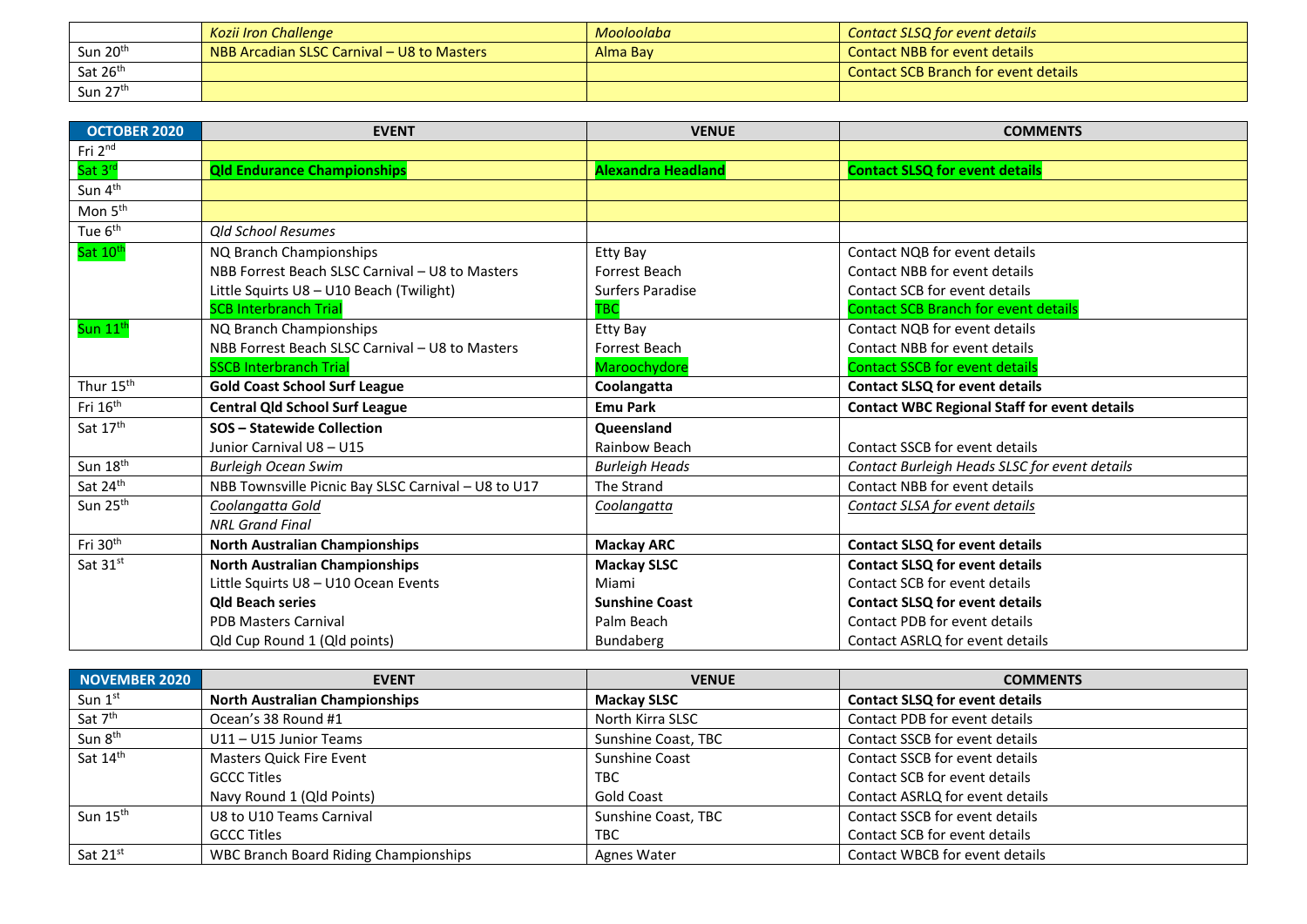|                      | WBC Branch Premiership Series - Round 1     | Agnes Water        | Contact WBCB for event details        |
|----------------------|---------------------------------------------|--------------------|---------------------------------------|
|                      | U11-U15 Individual Carnival - Rebel Sport   | Maroochydore       | Contact SSCB for event details        |
|                      | Southport Masters Carnival                  | Southport          | Contact SLSQ for event details        |
|                      | Masters Surf Boat Row 10km Row (TBC)        | <b>Gold Coast</b>  | Contact ASRLQ for event details       |
|                      | Kozii Iron Event                            | North Burleigh     | Contact SLSQ for event details        |
| Sun 22 <sup>nd</sup> | WBC Branch U8-U15 Junior Carnival - Round 1 | Emu Park (North) & | Contact WBCB for event details        |
|                      |                                             | Bundaberg (South)  |                                       |
|                      | Little Dudes                                | Coolangatta SLSC   | Contact PDB for event details         |
| Fri 27 <sup>th</sup> | <b>Interbranch Championships</b>            | <b>Gold Coast</b>  | <b>Contact SLSQ for event details</b> |
| Sat 28 <sup>th</sup> | <b>Interbranch Championships</b>            | <b>Gold Coast</b>  | <b>Contact SLSQ for event details</b> |
|                      | U8 - U10 Individual Carnival                | Sunshine Coast     | Contact SSCB for event details        |
| Sun 29th             |                                             |                    |                                       |

| <b>DECEMBER 2020</b> | <b>EVENT</b>                                | <b>VENUE</b>                   | <b>COMMENTS</b>                       |
|----------------------|---------------------------------------------|--------------------------------|---------------------------------------|
| Sat 5 <sup>th</sup>  | Ocean's 38 Round #2                         | <b>Tugun SLSC</b>              | Contact PDB for event details         |
|                      | U11 - U14 Ironman Eliminator                | TBC                            | Contact SSCB for event details        |
|                      | SCB U8-U10 Branch Championships             | <b>TBC</b>                     | Contact SCB for event details         |
|                      | Navy Round 2 (Qld Points)                   | <b>Sunshine Coast</b>          | Contact ASRLQ for event details       |
| Sun 6 <sup>th</sup>  | WBC Branch U8-U15 Junior Carnival - Round 2 | Tannum Sands (North) & Elliott | Contact WBCB for event details        |
|                      |                                             | Heads (South)                  |                                       |
| Fri 11 <sup>th</sup> | <b>Summer of Surf RD 1</b>                  | <b>BHMP</b>                    | <b>Contact SLSQ for details</b>       |
| Sat 12th             | <b>Qld School Holidays commence</b>         |                                |                                       |
|                      | NBB Branch Championships - U8 to Masters    | <b>Sarina</b>                  | <b>Contact NBB for event details</b>  |
|                      | Young Guns Teams & Beach                    | <b>Mermaid Beach</b>           | Contact SCB for event details         |
|                      | <b>Summer of Surf RD 1</b>                  | <b>BHMP</b>                    | <b>Contact SLSQ for event details</b> |
|                      | <b>National Surf Boat selection</b>         | <b>Gold Coast</b>              | Contact ASRLQ for event details       |
| Sun 13th             | NBB Branch Championships - U8 to Masters    | <b>Sarina</b>                  | <b>Contact NBB for event details</b>  |
|                      | Young Guns Individual (Water)               | <b>Mermaid Beach</b>           | <b>Contact SCB for event details</b>  |
|                      | <b>Currumbin Skins</b>                      | <b>Gold Coast</b>              | Contact ASRLQ for event details       |
| Thu 17th             |                                             |                                |                                       |
| Fri 18th             |                                             |                                |                                       |
| Sat 19th             | <b>Kozii Iron Challenge Event</b>           | <b>Raby Bay</b>                | <b>Contact SLSQ for event details</b> |
| Sun 20 <sup>th</sup> |                                             |                                |                                       |
| Fri 25 <sup>th</sup> |                                             |                                |                                       |
| Sat 26th             |                                             |                                |                                       |
| Sun 27 <sup>th</sup> |                                             |                                |                                       |
| Mon 28 <sup>th</sup> |                                             |                                |                                       |

| JANUARY 2021        | <b>EVENT</b>        | <b>VENUE</b> | <b>COMMENTS</b>                       |
|---------------------|---------------------|--------------|---------------------------------------|
| Fri 1st             |                     |              |                                       |
| Sat 2nd             |                     |              |                                       |
| Sun 3rd             |                     |              |                                       |
| Fri 8 <sup>th</sup> | Summer of Surf Rd 2 | <b>NSW</b>   | <b>Contact SLSQ for event details</b> |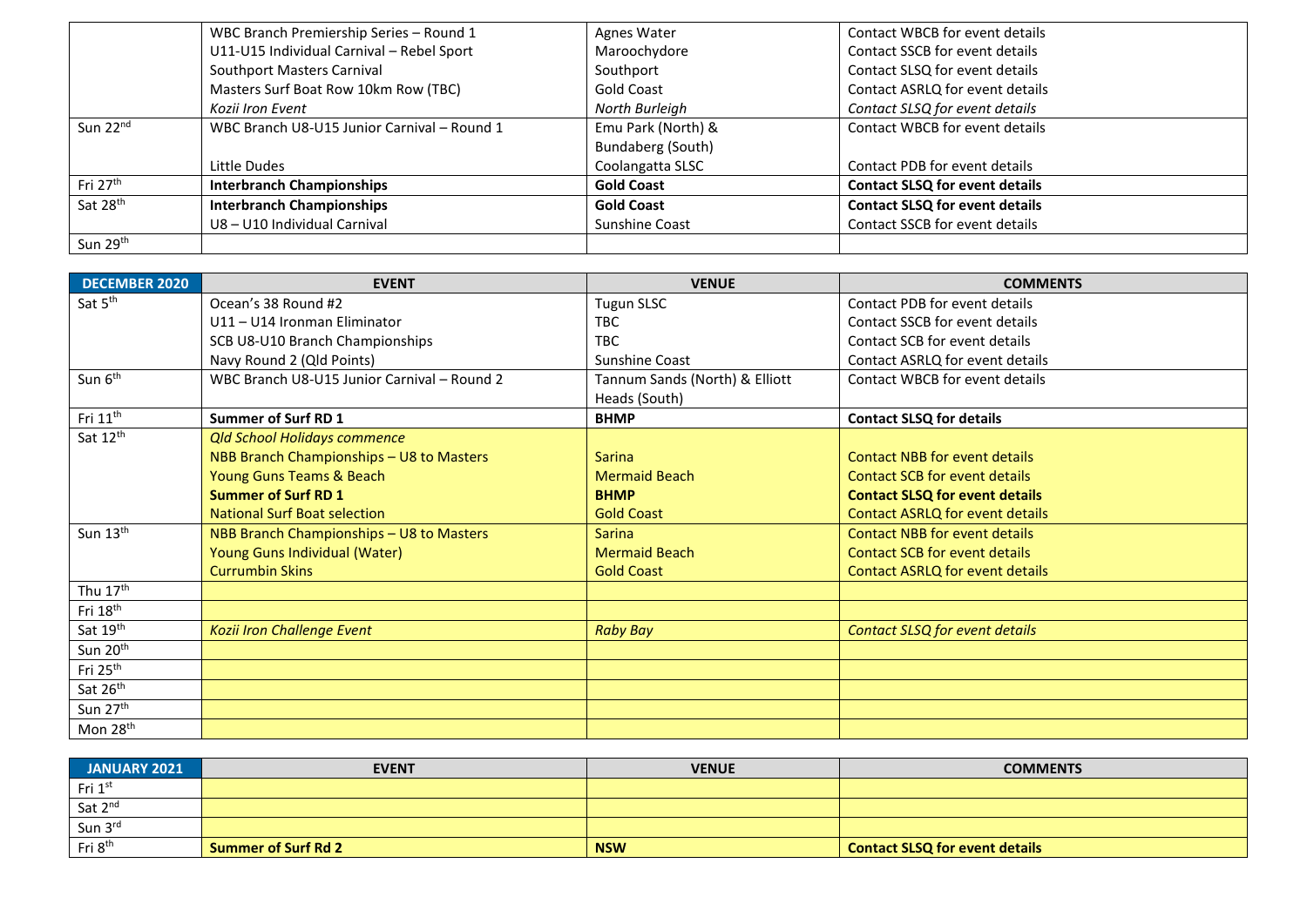| Sat 9 <sup>th</sup>  | Ocean's 38 Round #3                                     | <b>Bilinga</b>        | <b>Contact PDB for event details</b>                |
|----------------------|---------------------------------------------------------|-----------------------|-----------------------------------------------------|
|                      | <b>Summer of Surf Rd 2</b>                              | <b>NSW</b>            | <b>Contact SLSQ for event details</b>               |
|                      | Ocean Thunder Round 1                                   | <b>NSW</b>            | <b>Contact ASRLQ for event details</b>              |
| Sun 10 <sup>th</sup> | <b>Young Guns Surf Boat</b>                             | <b>NSW</b>            | <b>Contact ASRLQ for event details</b>              |
| Fri 15 <sup>th</sup> | <b>SSCB Surf Rescue Championships</b>                   | TBC                   | <b>Contact SSCB for event details</b>               |
|                      | <b>SCB Surf Rescue Championships</b>                    | <b>Broadbeach</b>     | <b>Contact SCB for event details</b>                |
|                      | <b>PDB Surf Rescue Championships</b>                    | <b>North Kirra</b>    | <b>Contact PDB for event details</b>                |
| Sat 16th             | <b>Qld Board Riding Championships</b>                   | <b>Palm Beach</b>     | <b>Contact SLSQ for event details</b>               |
|                      | <b>WBCB Surf Rescue Championships</b>                   | <b>Hervey Bay</b>     | <b>Contact WBCB for event details</b>               |
|                      | <b>SSCB Surf Rescue Championships</b>                   | TBC                   | <b>Contact SSCB for event details</b>               |
|                      | <b>SCB Surf Rescue Championships</b>                    | <b>Broadbeach</b>     | <b>Contact SCB for event details</b>                |
|                      | PDB Surf Rescue Championships                           | <b>North Kirra</b>    | <b>Contact PDB for event details</b>                |
| Sun 17th             | <b>Qld Board Riding Championships</b>                   | <b>Palm Beach</b>     | <b>Contact SLSQ for event details</b>               |
|                      | <b>WBCB Surf Rescue Championships</b>                   | <b>Hervey Bay</b>     | <b>Contact WBCB for event details</b>               |
|                      | <b>SSCB Surf Rescue Championships</b>                   | <b>TBC</b>            | <b>Contact SSCB for event details</b>               |
|                      | <b>SCB Surf Rescue Championships</b>                    | <b>Broadbeach</b>     | <b>Contact SCB for event details</b>                |
| Sat 23rd             | Murphy Homes - U14 to Open Carnival                     | Maroochydore          | <b>Contact SSCB for event details</b>               |
|                      |                                                         |                       |                                                     |
|                      | <b>Qld State Team Surf Boat Selection</b>               | <b>Sunshine Coast</b> | Contact ASRLQ for event details                     |
| Sun 24th             | Qld Cup Round 2                                         | <b>Sunshine Coast</b> | <b>Contact ASRLQ for event details</b>              |
| Tue 26 <sup>th</sup> | Slater+Gordon Burleigh Swim Run Australia Day Challenge | <b>Burleigh Heads</b> | Contact burleighswimrun@gmail.com for event details |
| Sat 30 <sup>th</sup> | WBC Branch Premiership Series - Round 2                 | <b>Agnes Water</b>    | <b>Contact WBCB for event details</b>               |
|                      | <b>WBC Branch North Vs South Teams Challenge</b>        | <b>Agnes Water</b>    | <b>Contact WBCB for event details</b>               |
|                      | <b>Kozii Iron Challenge</b>                             | <b>Palm Beach</b>     | Contact SLSQ for event details                      |
| Sun 31st             | WBC Branch U11-U!7 Individual Carnival                  | <b>Agnes Water</b>    | <b>Contact WBCB for event details</b>               |

| <b>FEBRUARY 2021</b> | <b>EVENT</b>                                  | <b>VENUE</b>                   | <b>COMMENTS</b>                       |
|----------------------|-----------------------------------------------|--------------------------------|---------------------------------------|
| Mon $1st$            | <b>Qld School Resumes</b>                     |                                |                                       |
| Sat 6 <sup>th</sup>  | SSCB U11 - U15 Branch Championships           | <b>TBC</b>                     | Contact SSCB for event details        |
|                      | SCB U11- U15 Youth Championships              | <b>Burleigh Heads</b>          | Contact SCB for event details         |
|                      | PDB U11 - U14 Youth Championships             | Tugun                          | Contact PDB for event details         |
|                      | Ocean Thunder Round 2                         | <b>NSW</b>                     | Contact ASRLQ for event details       |
| Sun 7 <sup>th</sup>  | WBC Branch U8 - U15 Junior Carnival - Round 3 | Yeppoon (North) &              | Contact WBCB for event details        |
|                      |                                               | Hervey Bay (South)             |                                       |
|                      | SSCB U11 - U15 Branch Championships           | TBC.                           | Contact SSCB for event details        |
|                      | SCB U11-U15 Youth Championships               | <b>Burleigh Heads</b>          | Contact SCB for event details         |
|                      | PDB U11 - U14 Youth Championships             | Tugun                          | Contact PDB for event details         |
| Fri 12 <sup>th</sup> | <b>Qld Surf Rescue Championships</b>          | <b>Broadbeach</b>              | <b>Contact SLSQ for event details</b> |
| Sat 13 <sup>th</sup> | <b>Qld Surf Rescue Championships</b>          | <b>Broadbeach</b>              | <b>Contact SLSQ for event details</b> |
|                      | Twilight Masters (Special event)              | Noosa Heads                    | Contact SSCB for event details        |
|                      | Noosa Skins                                   | TBC.                           | Contact ASRLQ for event details       |
| Sun 14th             | <b>Qld Surf Rescue Championships</b>          | <b>Broadbeach</b>              | <b>Contact SLSQ for event details</b> |
|                      | SSCB U8 - U10 Branch Titles                   | <b>TBC</b>                     | Contact SSCB for event details        |
| Fri 19th             | WBC Branch Junior Pool Rescue Championships   | <b>Memorial Aquatic Centre</b> | Contact WBCB for event details        |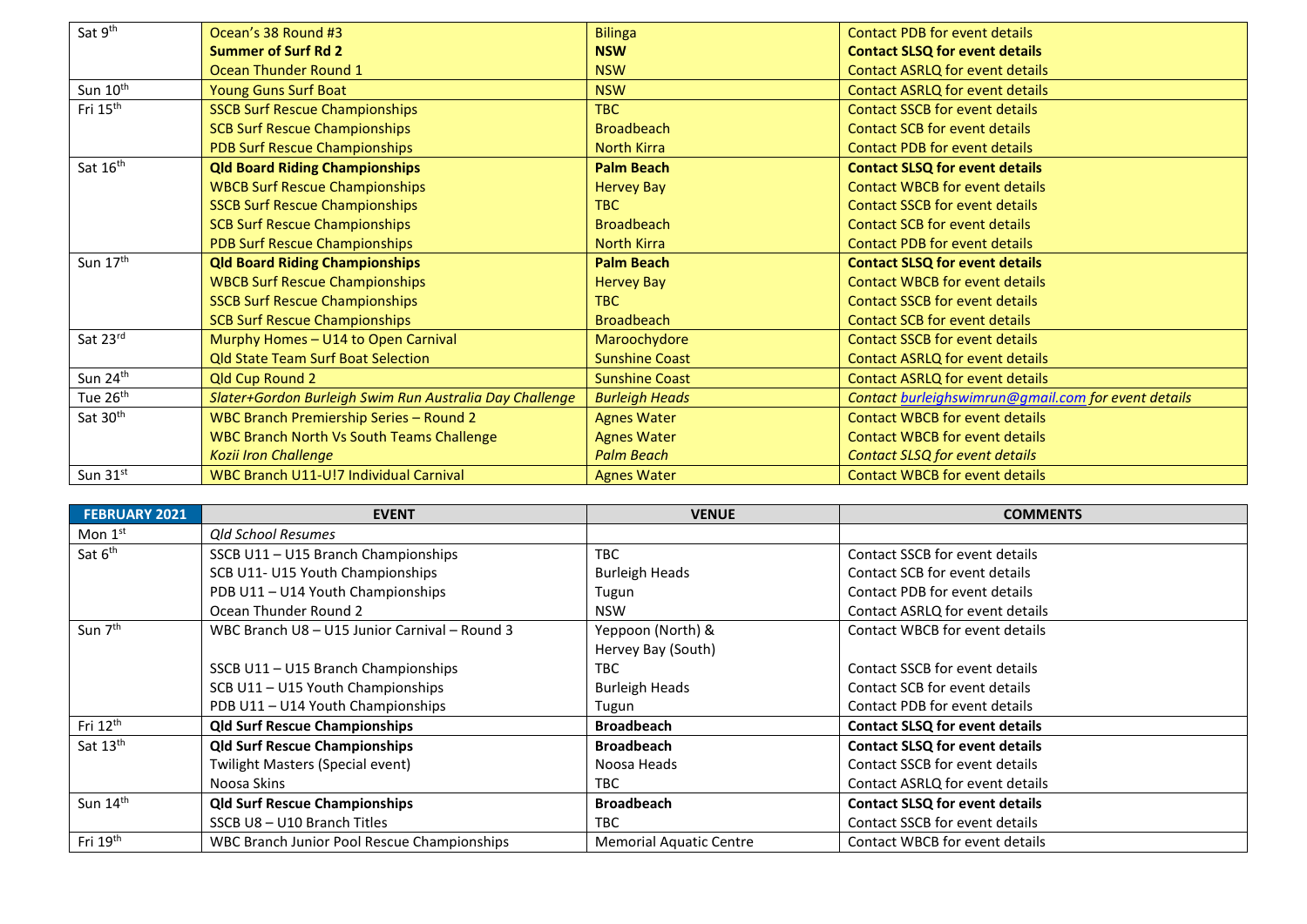|                      |                                                    | Rockhampton                   |                                       |
|----------------------|----------------------------------------------------|-------------------------------|---------------------------------------|
|                      | ASRL Open                                          | NSW                           | Contact ASRLQ for event details       |
| Sat 20th             | <b>Summer of Surf Rd 3</b>                         | <b>Northcliffe</b>            | <b>Contact SLSQ for event details</b> |
|                      | <b>Old Beach Series</b>                            | Kurrawa                       | <b>Contact SLSQ for event details</b> |
|                      | <b>WBC Branch Junior Championships</b>             | Emu Park                      | Contact WBCB for event details        |
|                      | ASRL Open                                          | <b>NSW</b>                    | Contact ASRLQ for event details       |
| Sun 21st             | Summer of Surf Rd 3                                | <b>Northcliffe</b>            | <b>Contact SLSQ for event details</b> |
|                      | <b>WBC Branch Junior Championships</b>             | Emu Park                      | Contact WBCB for event details        |
|                      | PDB U8 - U10 Carnival                              | TBC.                          | Contact PDB for event details         |
|                      | ASRL Open                                          | <b>NSW</b>                    | Contact ASRLQ for event details       |
| Fri 26 <sup>th</sup> | <b>WBC Branch Senior Pool Rescue Championships</b> | Norville Park Pool, Bundaberg | Contact WBCB for event details        |
|                      | PDB Senior / Masters Championships - Beach Events  | North Kirra                   | Contact PDB for event details         |
| Sat 27th             | <b>WBC Branch Senior Championships</b>             | Moore Park                    | Contact WBCB for event details        |
|                      | SSCB U17 - Masters Championships                   | TBC.                          | Contact SSCB for event details        |
|                      | SCB Senior / Masters Championships                 | <b>Broadbeach</b>             | Contact SCB for event details         |
|                      | PDB Senior / Masters Championships - Water Events  | North Kirra                   | Contact PDB for event details         |
| Sun 28 <sup>th</sup> | <b>WBC Branch Senior Championships</b>             | Moore Park                    | Contact WBCB for event details        |

| <b>MARCH 2021</b>    | <b>EVENT</b>                   | <b>VENUE</b>       | <b>COMMENTS</b>                       |
|----------------------|--------------------------------|--------------------|---------------------------------------|
| Sat 6 <sup>th</sup>  | Navy Round 3                   | Gold Coast         | Contact ASRLQ for event details       |
| Sun 7 <sup>th</sup>  |                                |                    |                                       |
| Fri 12 <sup>th</sup> | <b>Qld Youth Championships</b> | <b>North Kirra</b> | <b>Contact SLSQ for event details</b> |
| Sat 13th             | <b>Qld Youth Championships</b> | <b>North Kirra</b> | <b>Contact SLSQ for event details</b> |
|                      | Ocean Thunder Round 3          | <b>NSW</b>         | Contact ASRLQ for event details       |
| Sun 14 <sup>th</sup> | <b>Qld Youth Championships</b> | <b>North Kirra</b> | <b>Contact SLSQ for event details</b> |
| Fri 19 <sup>th</sup> |                                |                    |                                       |
| Sat 20 <sup>th</sup> |                                |                    |                                       |
| Sun $21^{st}$        |                                |                    |                                       |
| Fri 26 <sup>th</sup> | <b>Qld State Championships</b> | ТВА                | <b>Contact SLSQ for event details</b> |
| Sat 27th             | <b>Qld State Championships</b> | TBA                | <b>Contact SLSQ for event details</b> |
| Sun 28 <sup>th</sup> | <b>Qld State Championships</b> | <b>TBA</b>         | <b>Contact SLSQ for event details</b> |

| <b>APRIL 2021</b>               | <b>EVENT</b>                           | <b>VENUE</b>          | <b>COMMENTS</b>                        |
|---------------------------------|----------------------------------------|-----------------------|----------------------------------------|
| $\mathsf{Fri}\ 2^{\mathsf{nd}}$ | <b>Good Friday</b>                     |                       |                                        |
|                                 | <b>Qld School Holidays Commence</b>    |                       |                                        |
| Sat 3rd                         | Ocean Thunder Round 4                  | <b>NSW</b>            | <b>Contact ASRLQ for event details</b> |
| Sun 4 <sup>th</sup>             |                                        |                       |                                        |
| Mon 5 <sup>th</sup>             | <b>Easter Monday</b>                   |                       |                                        |
| Sat 10 <sup>th</sup>            | <b>Qld Cup Round 3</b>                 | <b>Sunshine Coast</b> | Contact ASRLQ for event details        |
| Sun $11^{th}$                   |                                        |                       |                                        |
| Fri 16 <sup>th</sup>            | <b>Australian Youth Championship</b>   | <b>Sunshine Coast</b> | <b>Contact SLSA for event details</b>  |
| Sat 17th                        | <b>Australian Youth Championship</b>   | <b>Sunshine Coast</b> | <b>Contact SLSA for event details</b>  |
| Sun 18th                        | <b>Australian Masters Championship</b> | <b>Sunshine Coast</b> | <b>Contact SLSA for event details</b>  |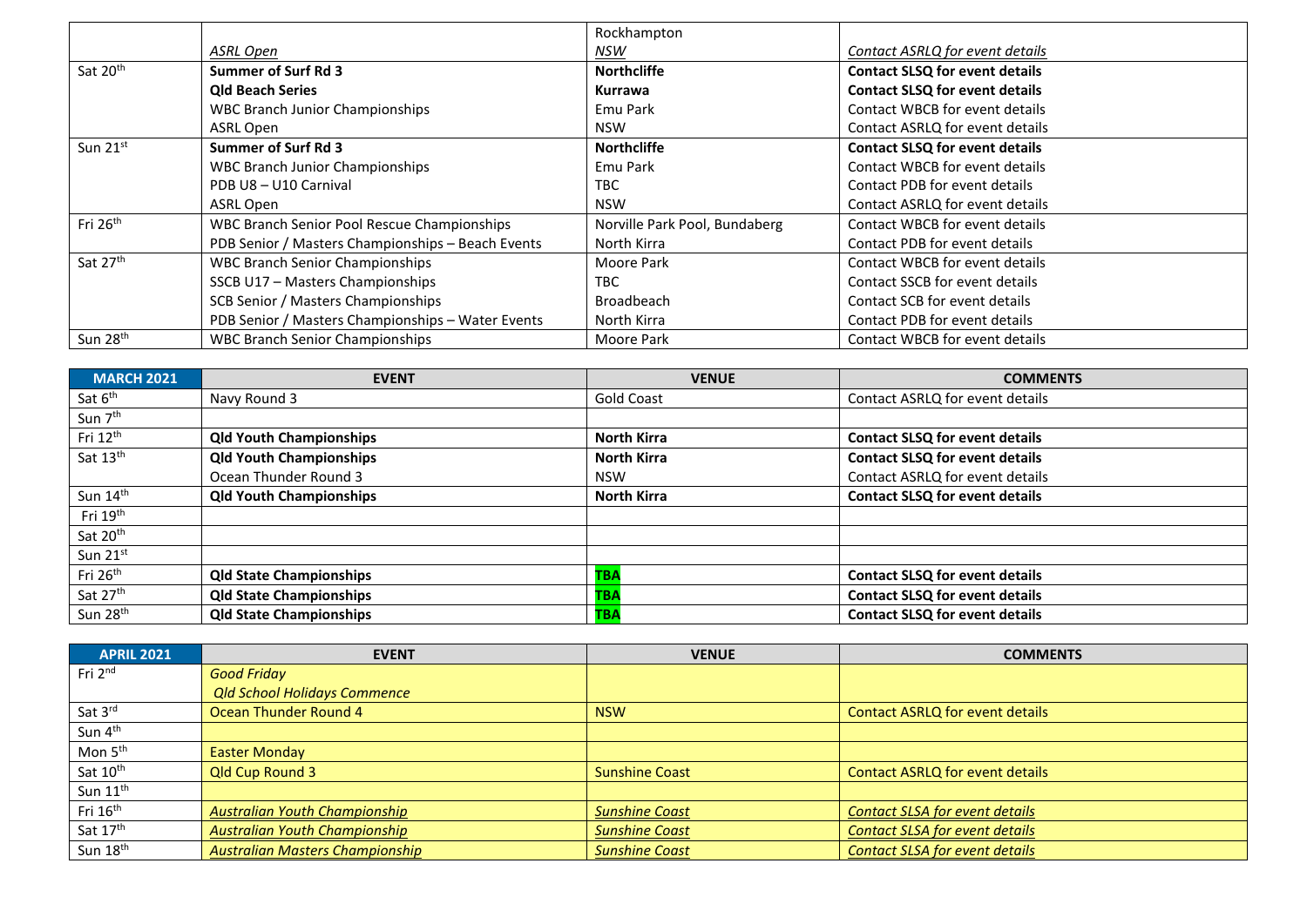| Mon $19^{\text{th}}$  | <b>Australian Masters Championship</b> | Sunshine Coast        | Contact SLSA for event details |
|-----------------------|----------------------------------------|-----------------------|--------------------------------|
|                       | Qld School resumes                     |                       |                                |
| Tues 20 <sup>th</sup> | Australian Championship                | <b>Sunshine Coast</b> | Contact SLSA for event details |
| Wed 21st              | Australian Championship                | <b>Sunshine Coast</b> | Contact SLSA for event details |
| Thu 22nd              | Australian Championship                | Sunshine Coast        | Contact SLSA for event details |
| Fri 23rd              | Australian Championship                | Sunshine Coast        | Contact SLSA for event details |
| Sat 24th              | Australian Championship                | <b>Sunshine Coast</b> | Contact SLSA for event details |
| Sun $25th$            |                                        |                       |                                |

| <b>MAY 2021</b>      | <b>EVENT</b>                       | <b>VENUE</b>                    | <b>COMMENTS</b>                       |
|----------------------|------------------------------------|---------------------------------|---------------------------------------|
| Sat 1st              |                                    |                                 |                                       |
| Sun 2nd              |                                    |                                 |                                       |
| Mon 3rd              | Labour Day (Public Holiday)        |                                 |                                       |
| Sat 8 <sup>th</sup>  | Ocean Roar                         | <b>TBC</b>                      | <b>Contact SLSQ for event details</b> |
| Sun 9th              | Ocean Roar                         | <b>TBC</b>                      | <b>Contact SLSQ for event details</b> |
| Sat 15th             | <b>Gold Coast Pool Competition</b> | <b>Southport Aquatic Centre</b> | <b>Contact SLSQ for event details</b> |
| Sun 16 <sup>th</sup> |                                    |                                 |                                       |
| Sat 22nd             | Ocean Roar                         | <b>TBC</b>                      | <b>Contact SLSQ for event details</b> |
| Sun 23rd             | Ocean Roar                         | <b>TBC</b>                      | <b>Contact SLSQ for event details</b> |
| Sat 29 <sup>th</sup> |                                    |                                 |                                       |
| Sun 30 <sup>th</sup> |                                    |                                 |                                       |

| <b>JUNE 2021</b>     | <b>EVENT</b>                           | <b>VENUE</b>            | <b>COMMENTS</b>                       |
|----------------------|----------------------------------------|-------------------------|---------------------------------------|
| Sat 5 <sup>th</sup>  | Ocean Roar                             | <b>TBC</b>              | <b>Contact SLSQ for event details</b> |
| Sun 6 <sup>th</sup>  | Ocean Roar                             | <b>TBC</b>              | <b>Contact SLSQ for event details</b> |
| Sat 12th             | <b>Sunshine Coast Pool Competition</b> | <b>TBC</b>              | <b>Contact SLSQ for event details</b> |
| Sun 13th             |                                        |                         |                                       |
| Sat 19th             | Ocean Roar                             | <b>TBC</b>              | <b>Contact SLSQ for event details</b> |
| Sun 20 <sup>th</sup> | Ocean Roar                             | <b>TBC</b>              | <b>Contact SLSQ for event details</b> |
| Sat 26 <sup>th</sup> | <b>Brisbane Pool Competition</b>       | <b>Somerville House</b> | <b>Contact SLSQ for event details</b> |
| Sun 27 <sup>th</sup> |                                        |                         |                                       |

| <b>JULY 2021</b>     | <b>EVENT</b>                         | <b>VENUE</b>                    | <b>COMMENTS</b>                       |
|----------------------|--------------------------------------|---------------------------------|---------------------------------------|
| Fri 2 <sup>nd</sup>  | <b>State IRB Championships</b>       | <b>TBC</b>                      | <b>Contact SLSQ for event details</b> |
| Sat 3rd              | <b>Qld School Holidays Commence</b>  | <b>TBC</b>                      |                                       |
|                      | <b>State IRB Championships</b>       |                                 | <b>Contact SLSQ for event details</b> |
| Sun 4 <sup>th</sup>  | <b>State IRB Championships</b>       | <b>TBC</b>                      | <b>Contact SLSQ for event details</b> |
| Sat 10th             |                                      |                                 |                                       |
| Sun 11 <sup>th</sup> |                                      |                                 |                                       |
| Sat 17 <sup>th</sup> | <b>Qld Pool Rescue Championships</b> | <b>Southport Aquatic Centre</b> | <b>Contact SLSQ for event details</b> |
| Sun 18 <sup>th</sup> | <b>Qld Pool Rescue Championships</b> | <b>Southport Aquatic Centre</b> | <b>Contact SLSQ for event details</b> |
| Mon 19 <sup>th</sup> | <b>Qld School Resumes</b>            |                                 |                                       |